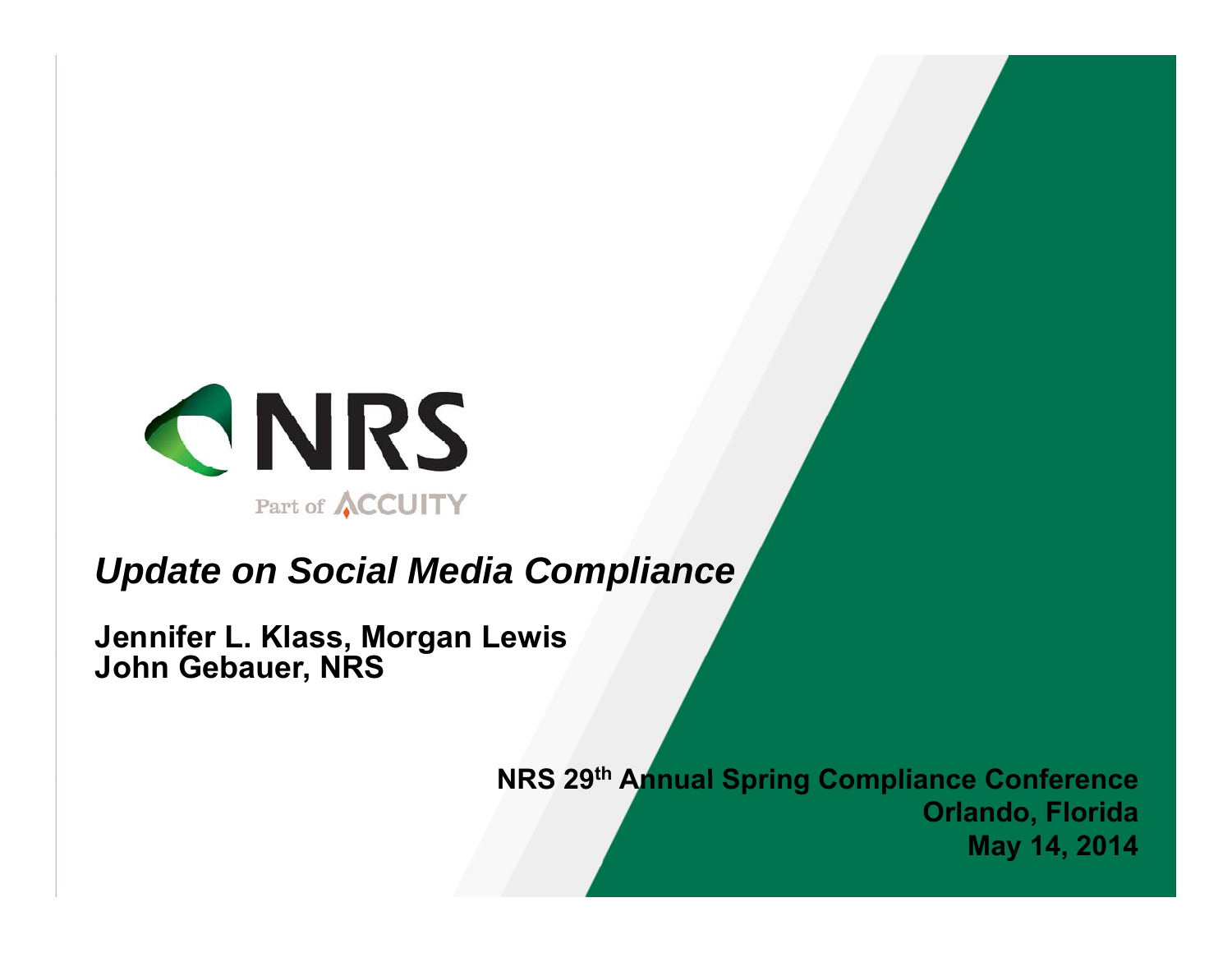## **A g enda**

- •**• Social Media Basics** 
	- What is Social Media? $\checkmark$
	- Why do people care about it?  $\checkmark$
	- $\checkmark$ How are firms using it?
- •• Regulatory Landscape
	- Regulatory Guidance $\checkmark$
	- $\checkmark$ IA and BD Regulatory Considerations
	- $\checkmark$ Other Legal Considerations
- •**• Implementing a Social Media Compliance Program** 
	- $\checkmark$ Policies and Procedures
	- Training and Education  $\checkmark$
	- $\checkmark$ Monitoring and Testing

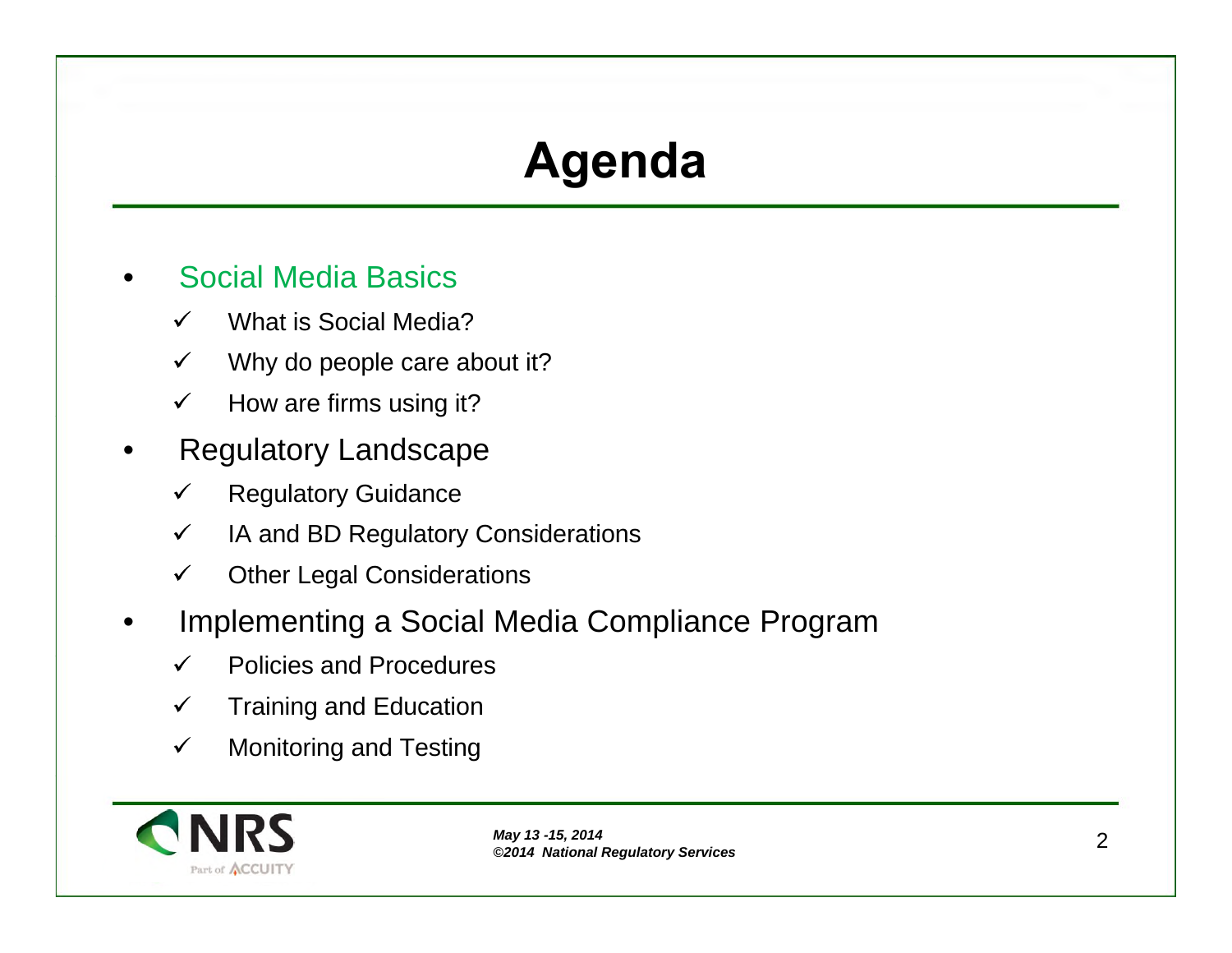## **Socia lM edia Defined**

An umbrella term that<br>creampasses verious encompasses various activities that integrate technology, social interactionand content creation.

Social media may use many technologies…



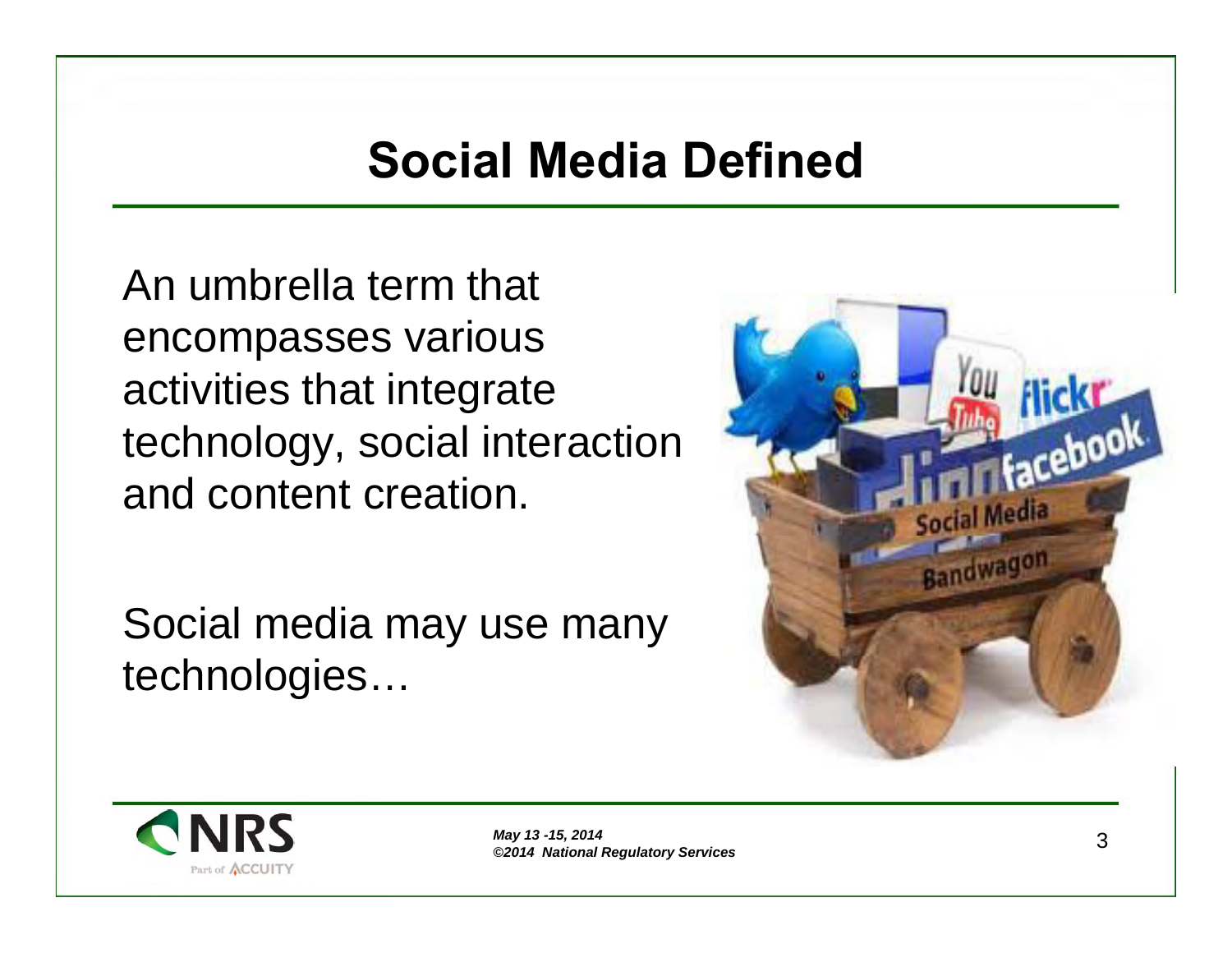# **What are Social Media?**

- •• The use of web-based and mobile technologies to turn communication into<br>interactive dialogue interactive dialogue
	- Regular media: a one-way street where you can read a newspaper or<br>listen to a report on television listen to <sup>a</sup> report on television
	- Social media: <sup>a</sup> two-way street that gives the consumer the ability to communicate, too
		- An online communications platform that doesn't just give you<br>information, but interacts with you while giving you that inforr information, but interacts with you while giving you that information (asking for your comments or giving you recommendations based on<br>retings of other peeple with eimiler interecte) ratings of other people with similar interests)
- •Users form groups to share common interests
- •• Social authority: an individual or organization establishes themselves as an <br>"expert" in their given field, thereby becoming an influencer. "expert" in their given field, thereby becoming an influencer

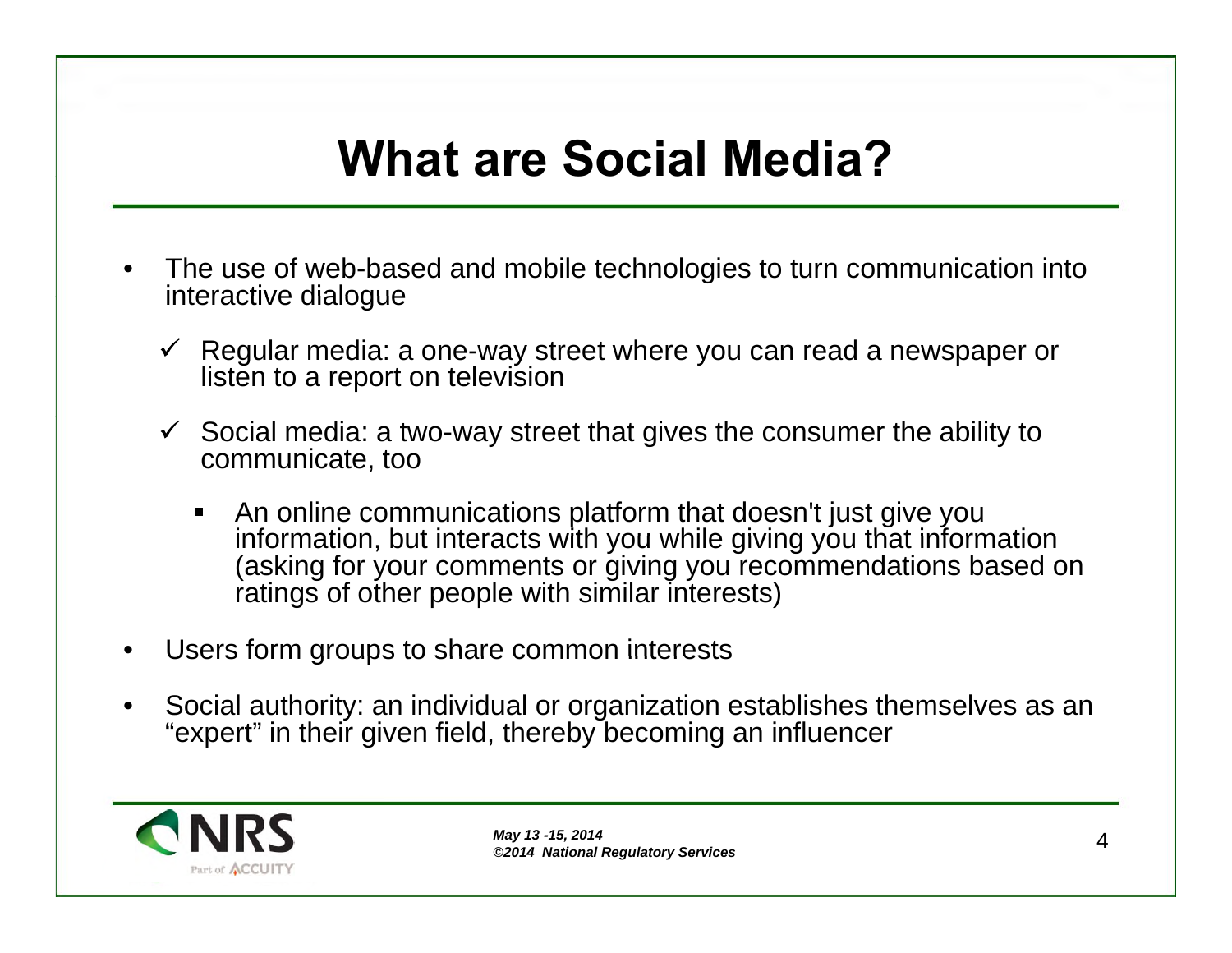### **Socia lN etw orking <sup>N</sup> ota <sup>N</sup> ew Idea**

- • $\bullet$  Internet has long been home to communities
	- Linked by common interests, demographics, topics
	- Usenet, IRC, chat rooms & message boards
	- Efficient way to reach large numbers of people regardless of location
	- Anonymity/pseudonymity <sup>a</sup> factor
- •• New Services have developed for new purposes
	- Growing number of social media services/sites
	- Offer multimedia, commerce, networking
	- Accessible via multiple devices/programs
	- Issues of privacy & ethics
	- Major 3: Facebook, LinkedIn & Twitter

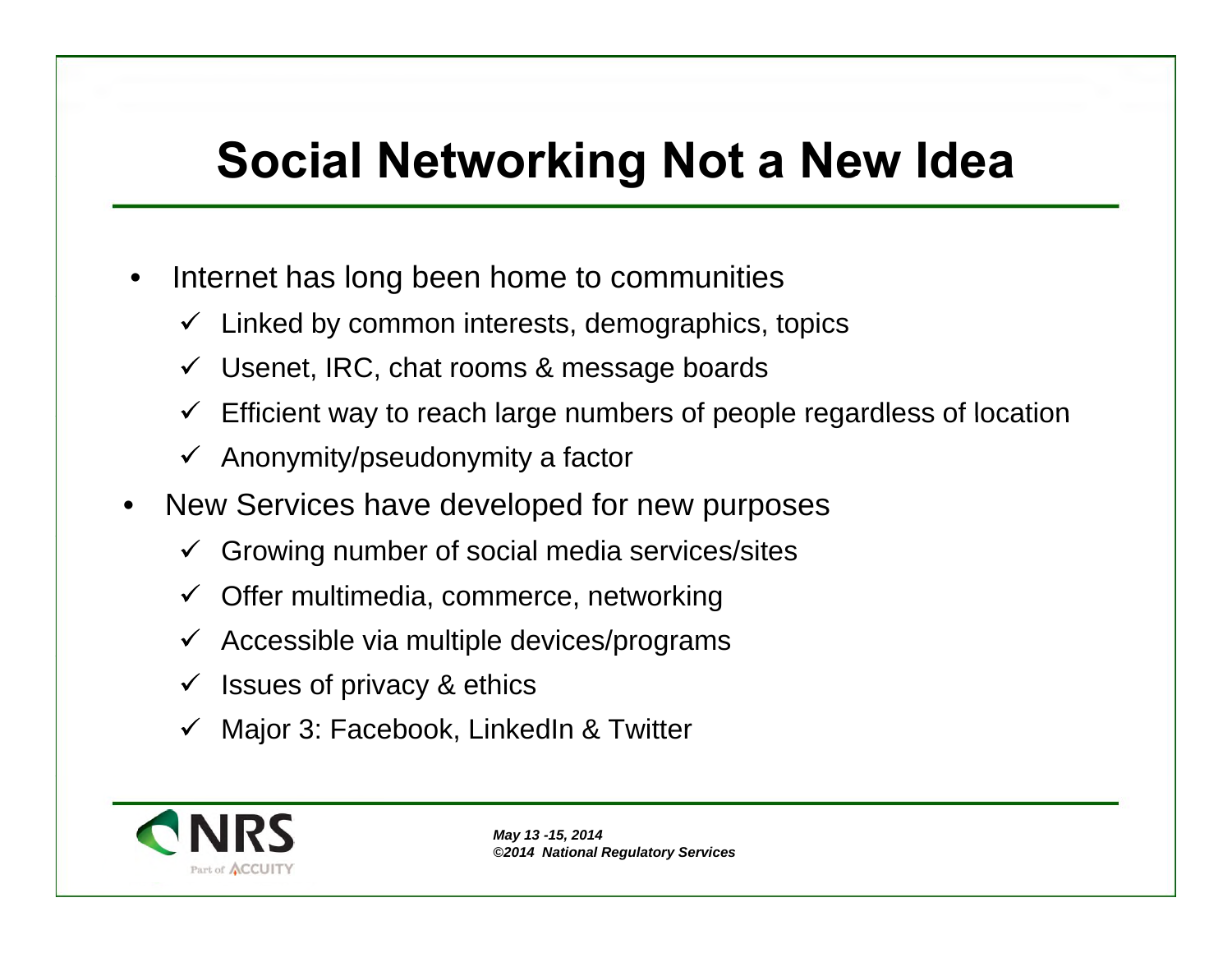## **Current statistics for Facebook, LinkedIn a ndTw itterusersa ndusa g <sup>e</sup>**



### **F <sup>a</sup> cebook**

- •<sup>802</sup> million Daily Active Users
- •1.28 billion Monthly Active Users
- •• 640 billion minutes spent on Facebook per month (that's 1.2 million years!)
- •• 81 million fake Facebook profiles

#### **Tw itter**

- •<sup>646</sup> million active registered users
- $\bullet$ <sup>255</sup> million monthly active users
- $\bullet$ <sup>500</sup> million Tweets are sent per day
- •77% of accounts are outside the U.S.



- •<sup>300</sup> million total users
- •67% of users are outside the U.S.
- •<sup>15</sup> million daily profile viewes

#### **and many more...**



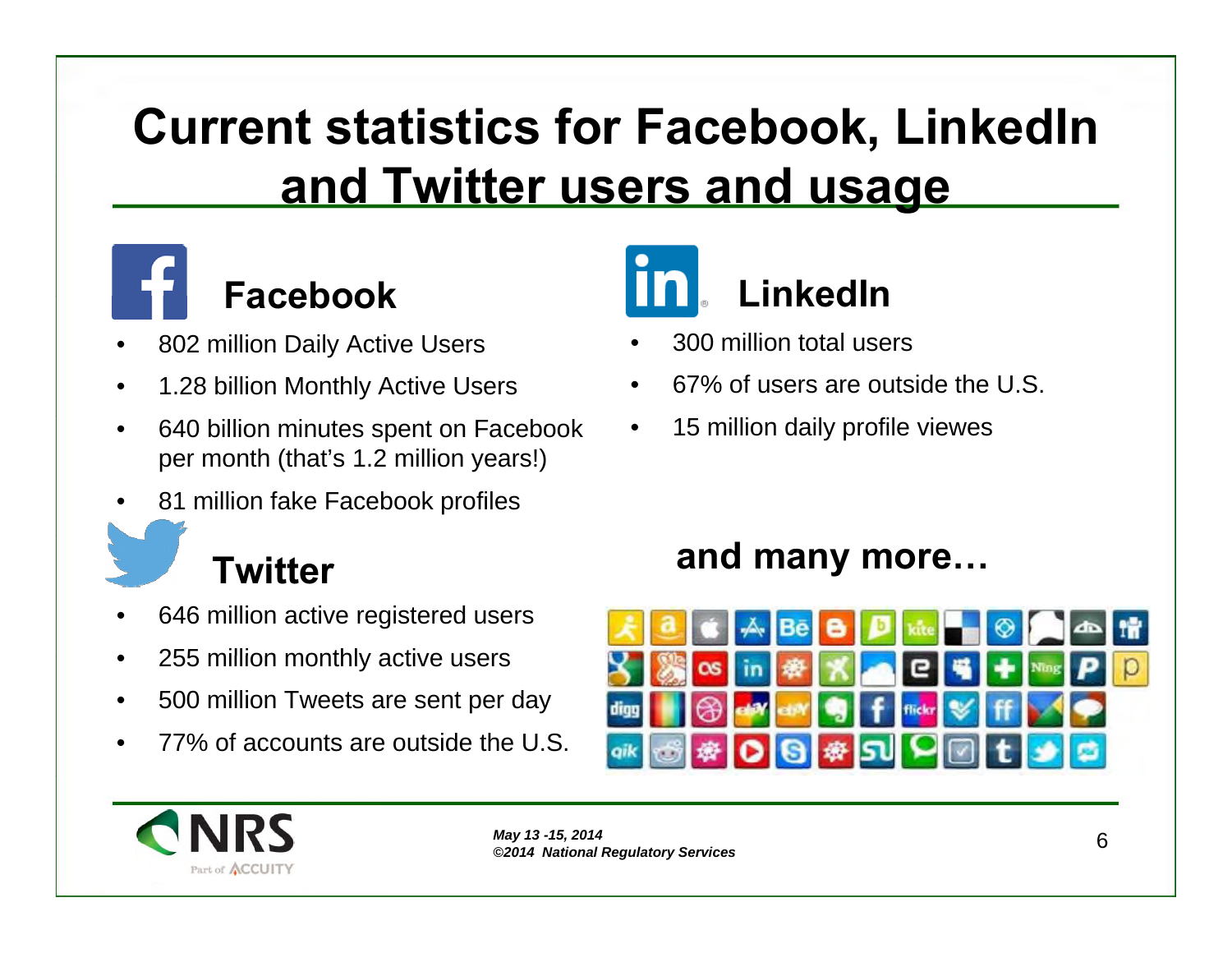# **Benefits and uses of Social Media**

- •• Reach new prospects
- •• Obtain competitive intelligence
- •• Interact with clients
- • $\bullet$  Increase brand awareness of firm and key employees
- •**•** Gain differentiation from competition
- • $\bullet$  Find, screen and recruit potential employees
- •Low cost and potential high returns
- •• Search Engine Optimization (SEO)
- •• Public relations
- Distribution of research publications and market commentary •

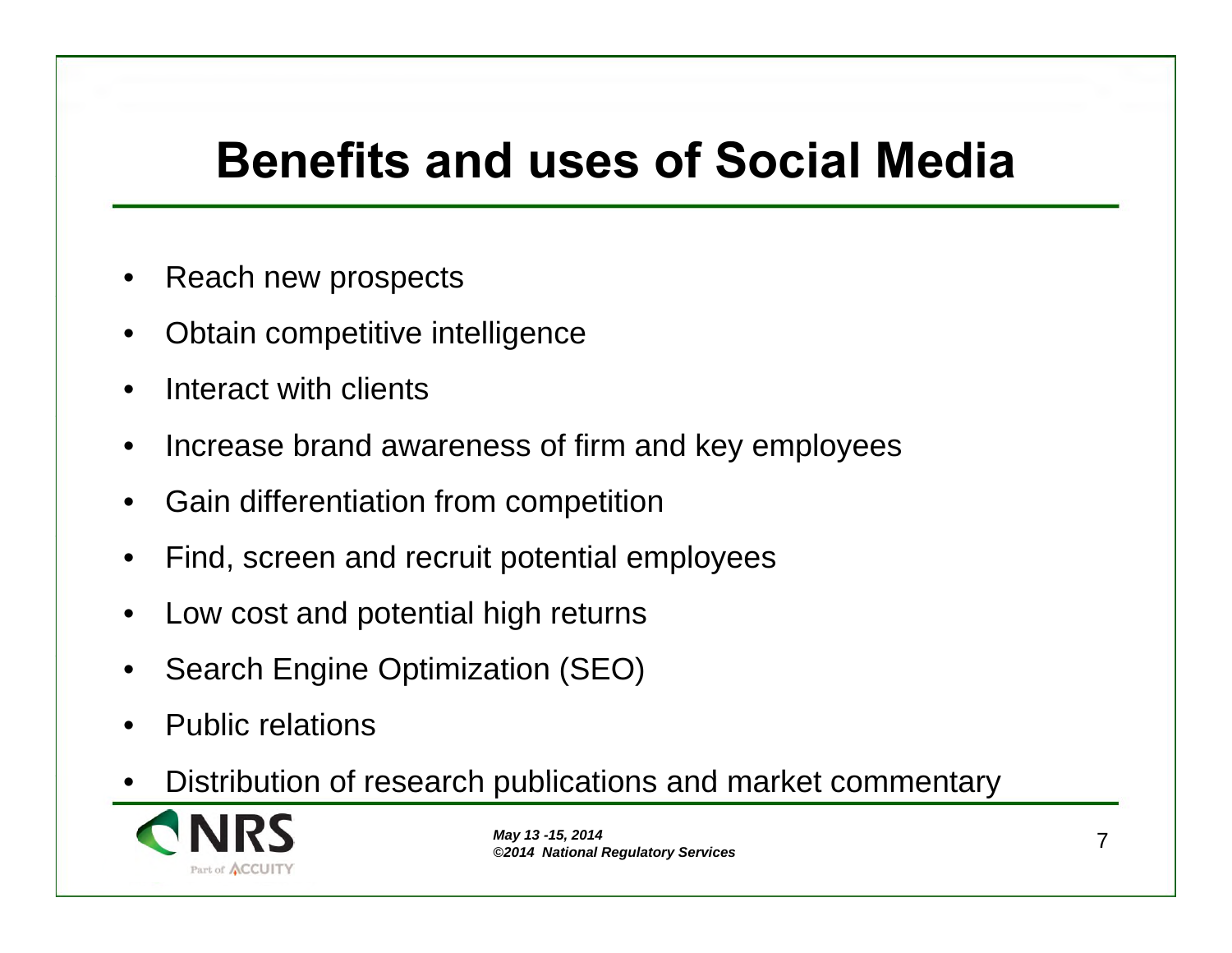## **Common Challenges of Electronic <u>Business Communication</u>**

- Addressing and attachment errors
- Lack of nuance & tone
- •**•** Heightened expectations of responsiveness
- •**Informality**
- •**Compliance**
- •Management and supervision
- •• Resources and time commitment
- Recordkeeping requirements
- •Monitoring and testing

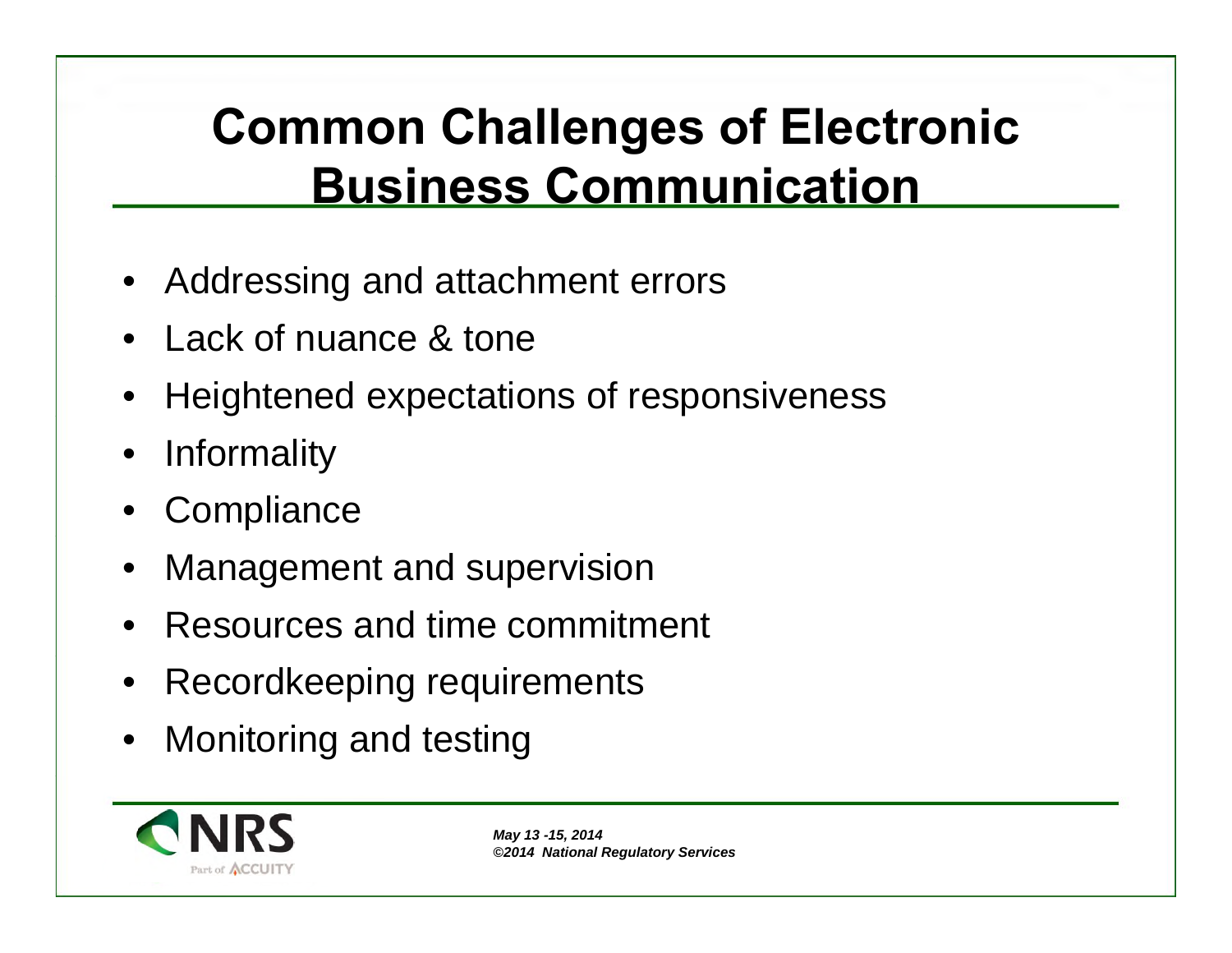## **A g enda**

- •• Social Media Basics
	- What is Social Media?
	- Why do people care about it?  $\checkmark$
	- $\checkmark$ How are firms using it?
- •• Regulatory Landscape
	- Regulatory Guidance $\checkmark$
	- $\checkmark$ IA and BD Regulatory Considerations
	- $\checkmark$ Other Legal Considerations
- •**• Implementing a Social Media Compliance Program** 
	- Policies and Procedures
	- Training and Education  $\checkmark$
	- $\checkmark$ Monitoring and Testing

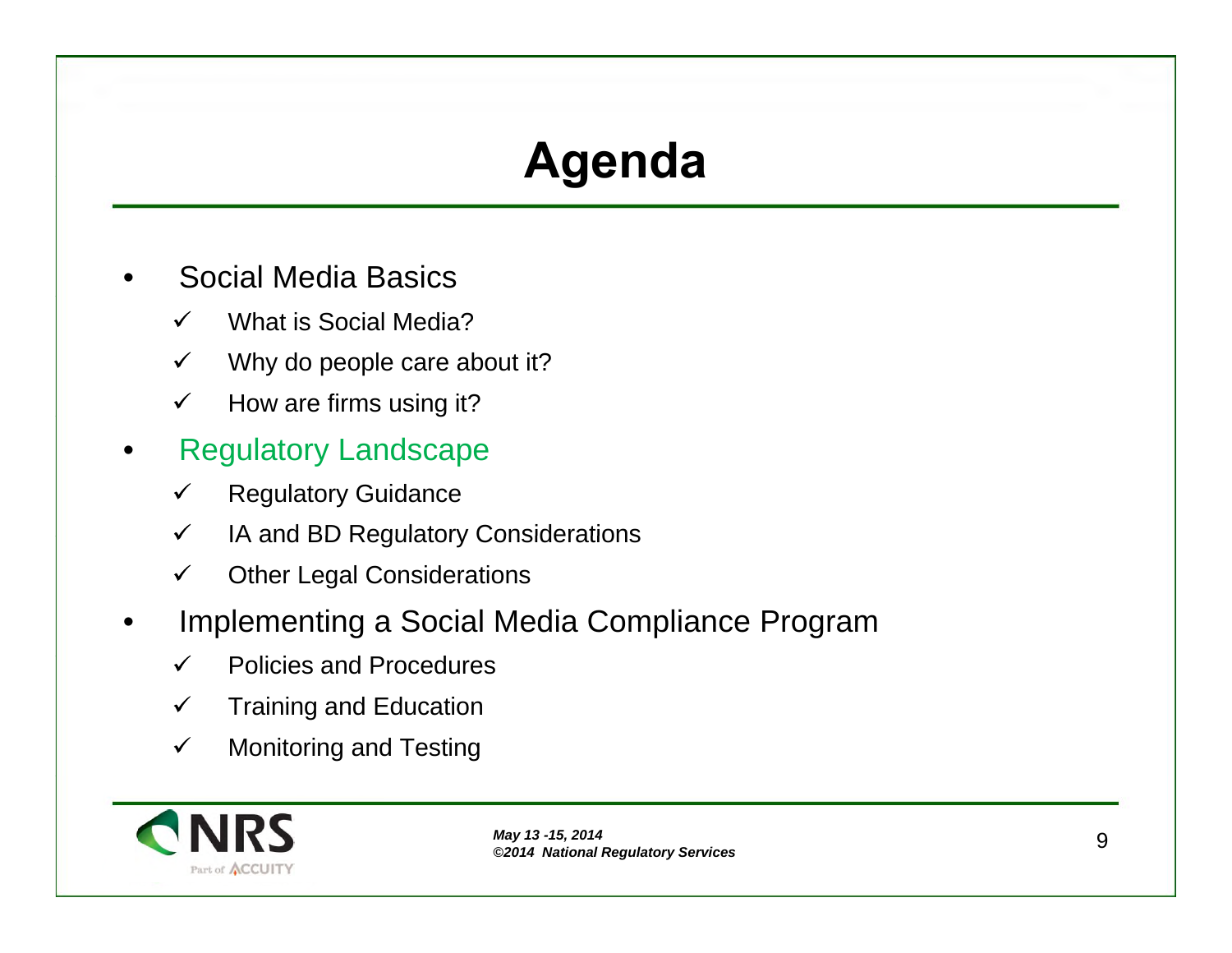### **Selected Regulatory Guidance**

- • *Guidance on the Testimonial Rule and Social Media,* IM Guidance Update (March 2014)
- $\bullet$  *Filing Requirements for Certain Electronic Communications*, IMGuidance Update (March 2013)
- $\bullet$  *Investment Adviser Use of Social Media*, SEC National Examination Risk Alert (Jan. 4, 2012)
- •*Use of Electronic Media*, Release No. 33-7856 (April 28, 2000)
- • *Social Media Websites*, FINRA Regulatory Notice 10-06 (January 2010)
- • *Social Media Websites and the Use of Personal Devices for Business Communications*, FINRA Regulatory Notice 11-39 (August 2011)

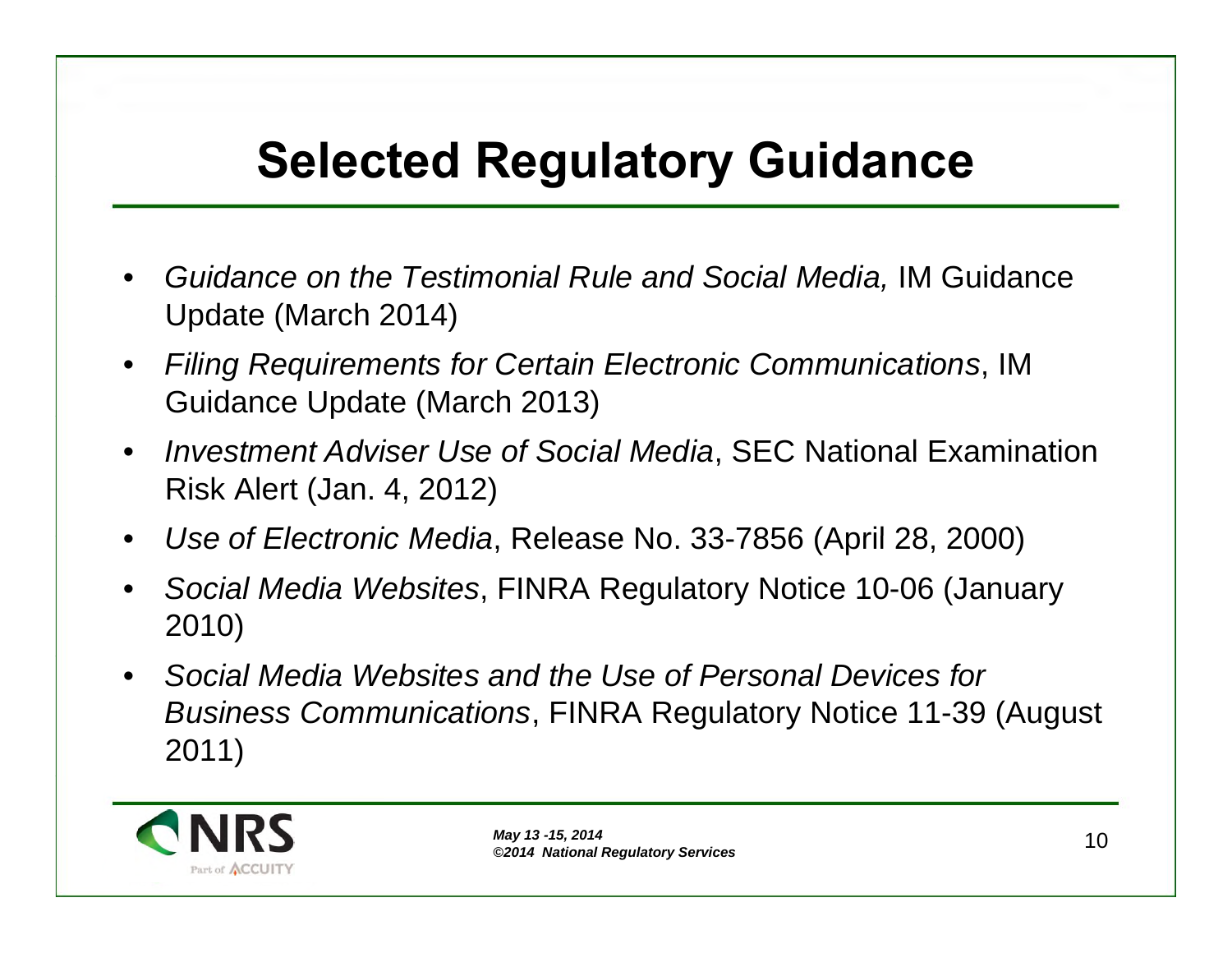### **Selected Regulatory Guidance**

- • *Guidance on the Use of Social Media by Investment Advisers*, Massachusetts Securities Division (Jan. 18, 2012)
- $\bullet$  *Social Media: Consumer Compliance Risk Management Guidance*, Federal Financial Institutions Examination Council (Jan. 17, 2003)
- • *Report of the Acting General Counsel Concerning Social Media Cases*, NLRB Memorandum OM 12-59 (May 30, 2012)
- •FundersClub and AngelList SEC No-Action Letters (March 2013)
- •SEC Report of Investigation of Netflix, Inc. (April 2013)
- • SEC Administrative Proceeding (January 4, 2012)
	- In the Matter of Anthony Fields, CPA d/b/a ANTHONY FIELDS &  $\blacksquare$ ASSOCIATES and d/b/a PLATINUM SECURITIES

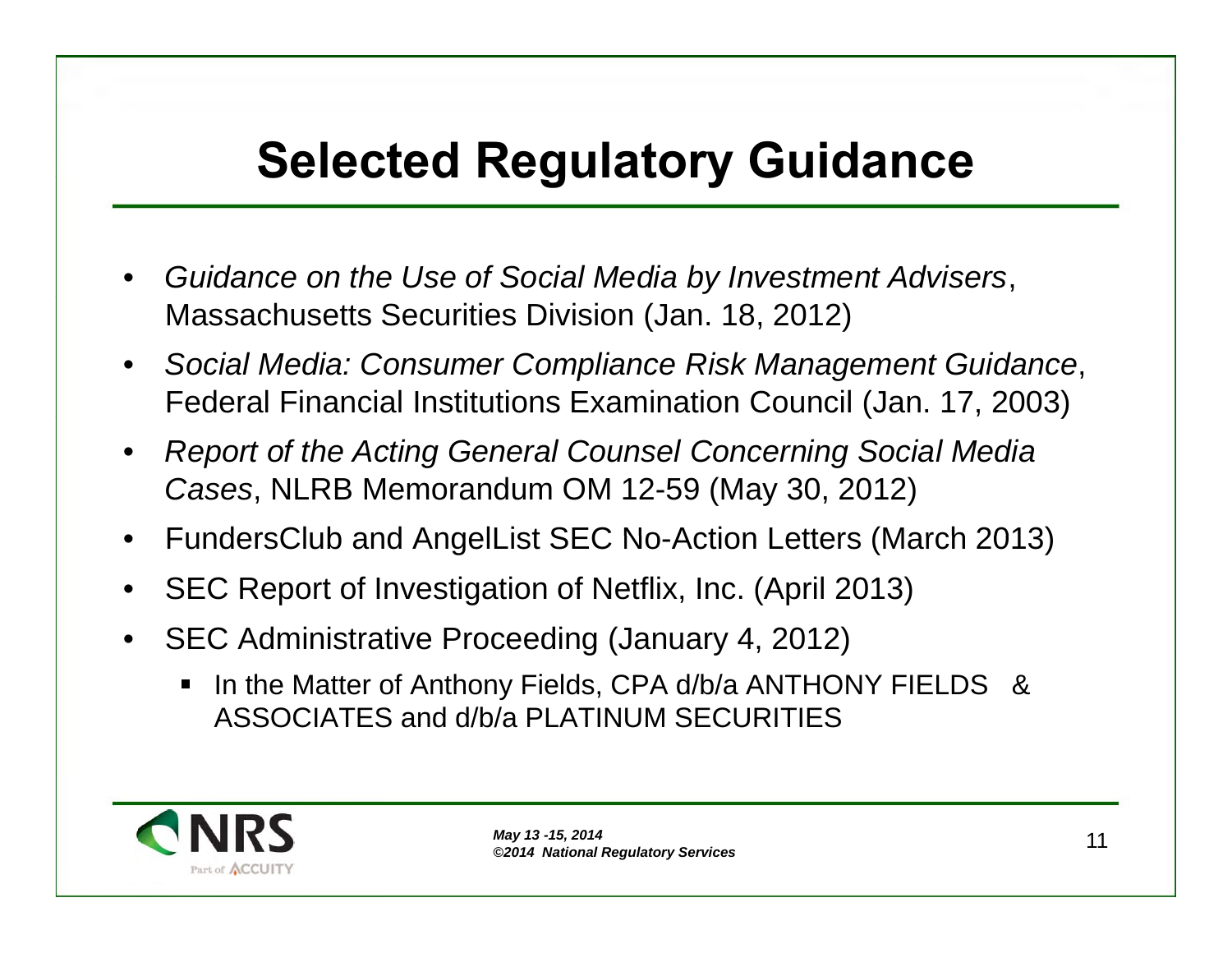# **Regulatory Considerations**

- •• Investment adviser rules concerning
	- $\checkmark$  Advertising
	- **Privacy**  $\checkmark$
	- **Supervision**
- • Broker-dealers
	- $\checkmark$  Correspondence
	- Communications with the public
	- Surveillance and supervision
- •• Rules concerning insider trading
- $\bullet$ Market manipulation
- $\bullet$ Federal and state "holding out" and related registration/notice concerns
- •<sup>1933</sup> and <sup>1934</sup> Act public offering concerns
- •Recordkeeping requirements - Rule 204-2, 17a-3 and 17a-4, and NASD Rule <sup>3110</sup>
- •• Service providers



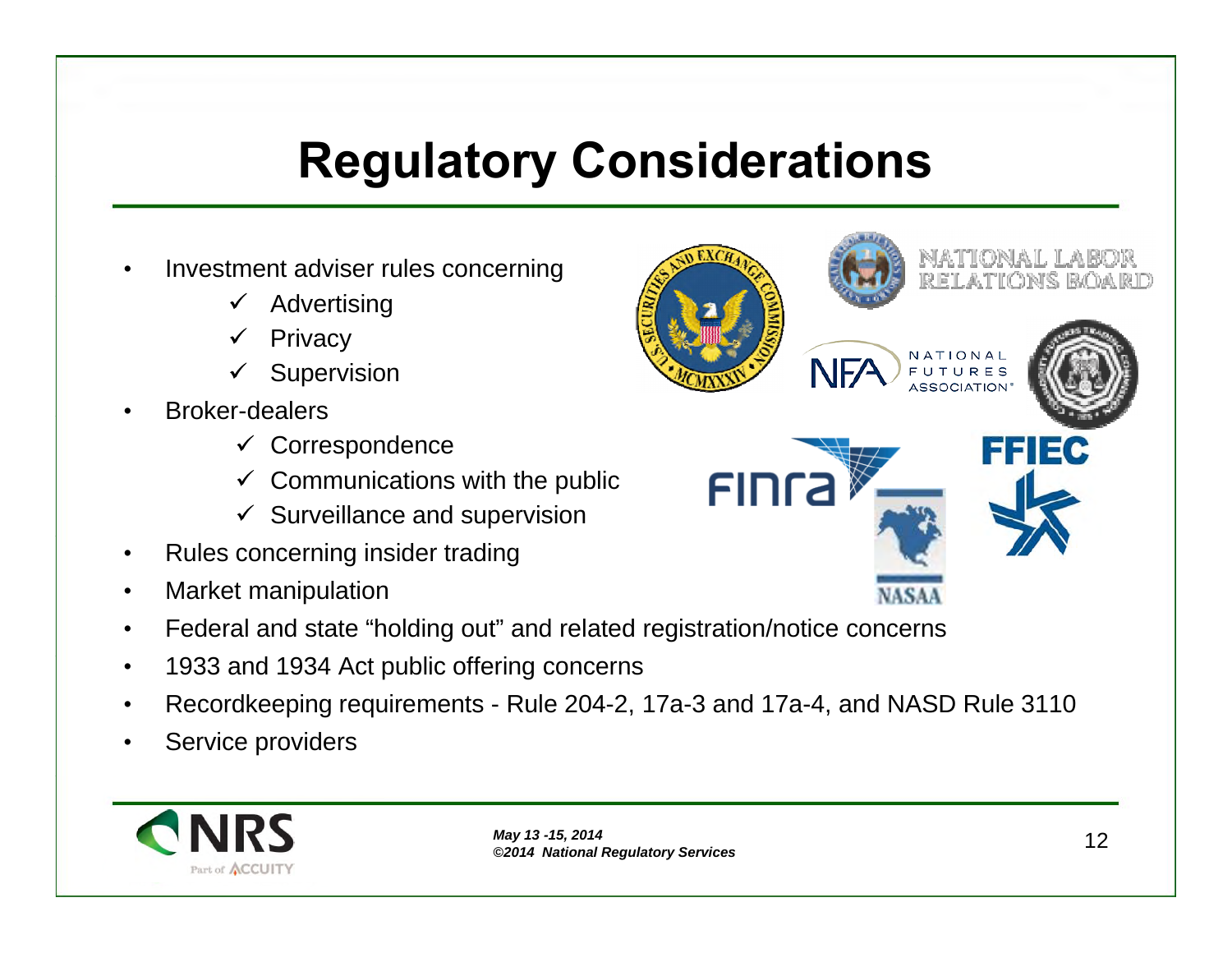## **A dv ertising Rule**

### Advisers Act Rule 206(4)-1 - General

- • Social media communications generally are considered to be an advertisement
- • "Advertisement" refers to any written communication addressed to more than one person that offers investment advisory services relating to securities
- •• Prohibition on using advertisements that contain any untrue statement of <sup>a</sup> material fact or are otherwise false or misleading

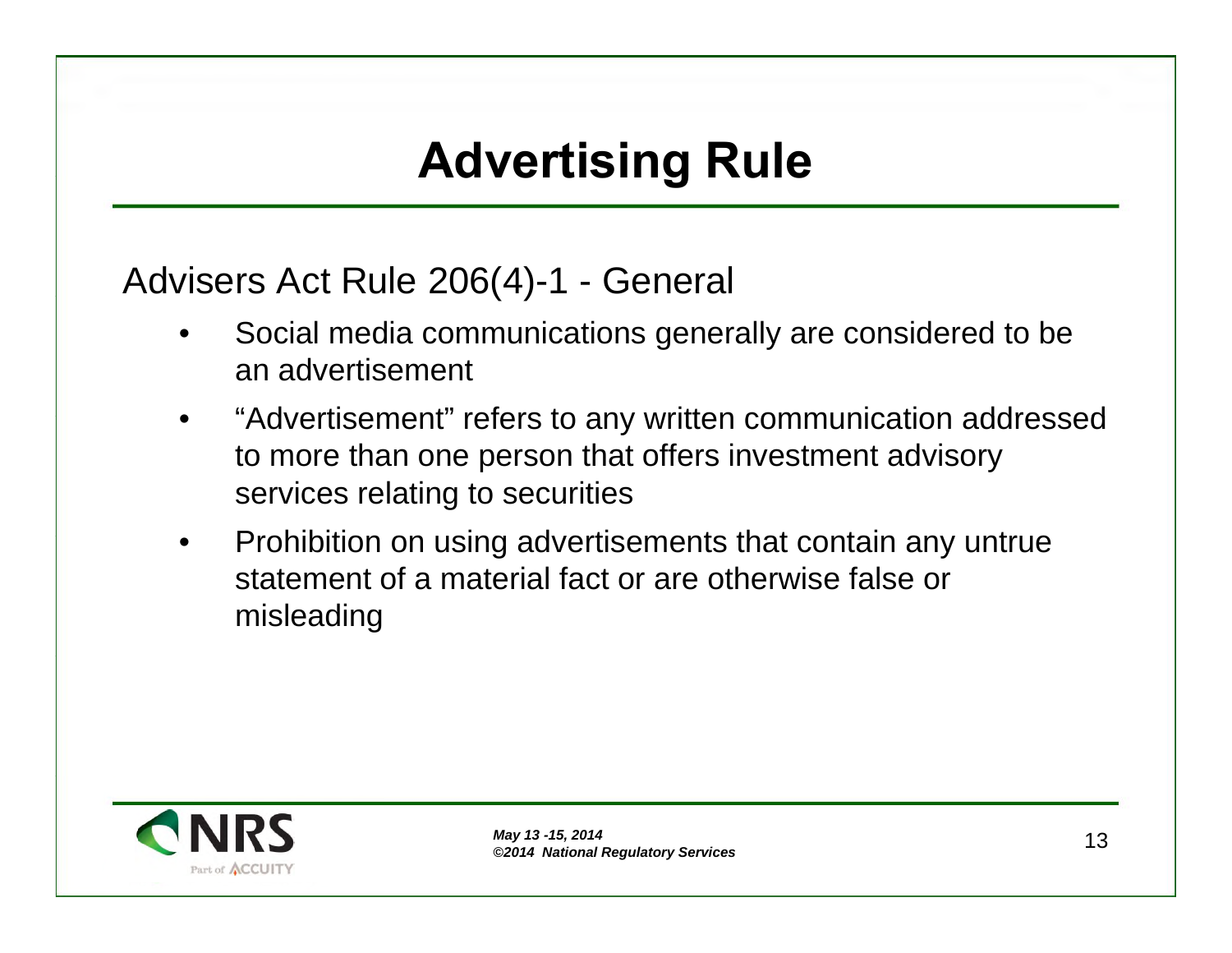## **A dv ertising Rule**

Advisers Act Rule 206(4)-1 - Testimonials

- • <sup>A</sup> "testimonial" is any statement of <sup>a</sup> client's experience or an endorsement by <sup>a</sup> client
- •• Depending on the facts and circumstances, third-party use of the "like" button and other features (such as the endorsement feature on LinkedIn) on the adviser's social media sites may be considered testimonials
- • Most advisers address through disclosure or by disabling or removing plug-ins

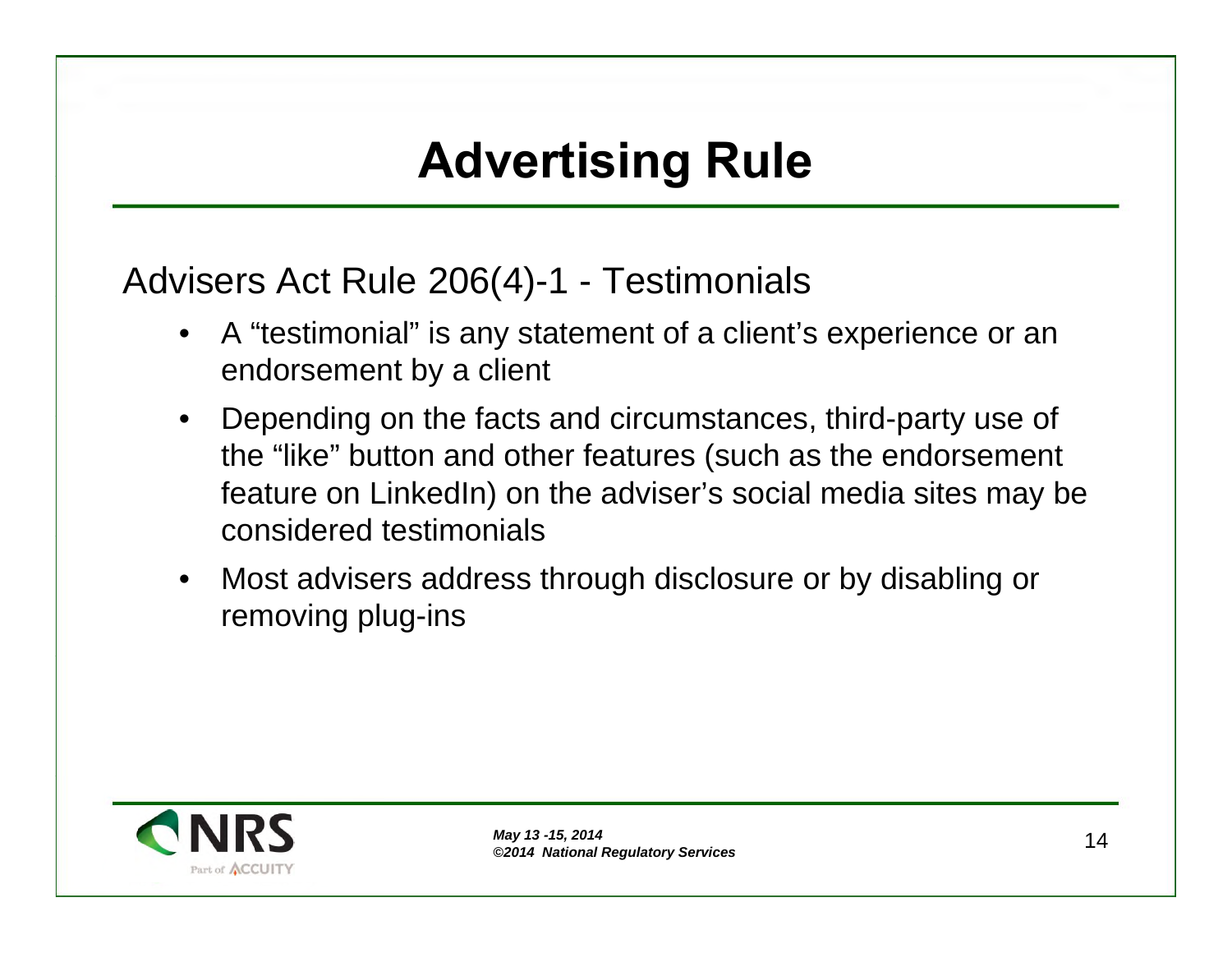# **Supervision and Monitoring**

### Advisers Act Section 203(e)(6)

 $\bullet$ • Duty to supervise, especially with respect to communications with clients through electronic media (Rel. No. 33-7288)

#### **Training**

- •All employees on prohibitions of personal use
- • $\bullet$  Pre-requisite for IAR participation

#### **Supervision**

 Governance or committee structure around social media •

#### **Monitoring**

- •• Pre-use or post-use
- •Technology solutions

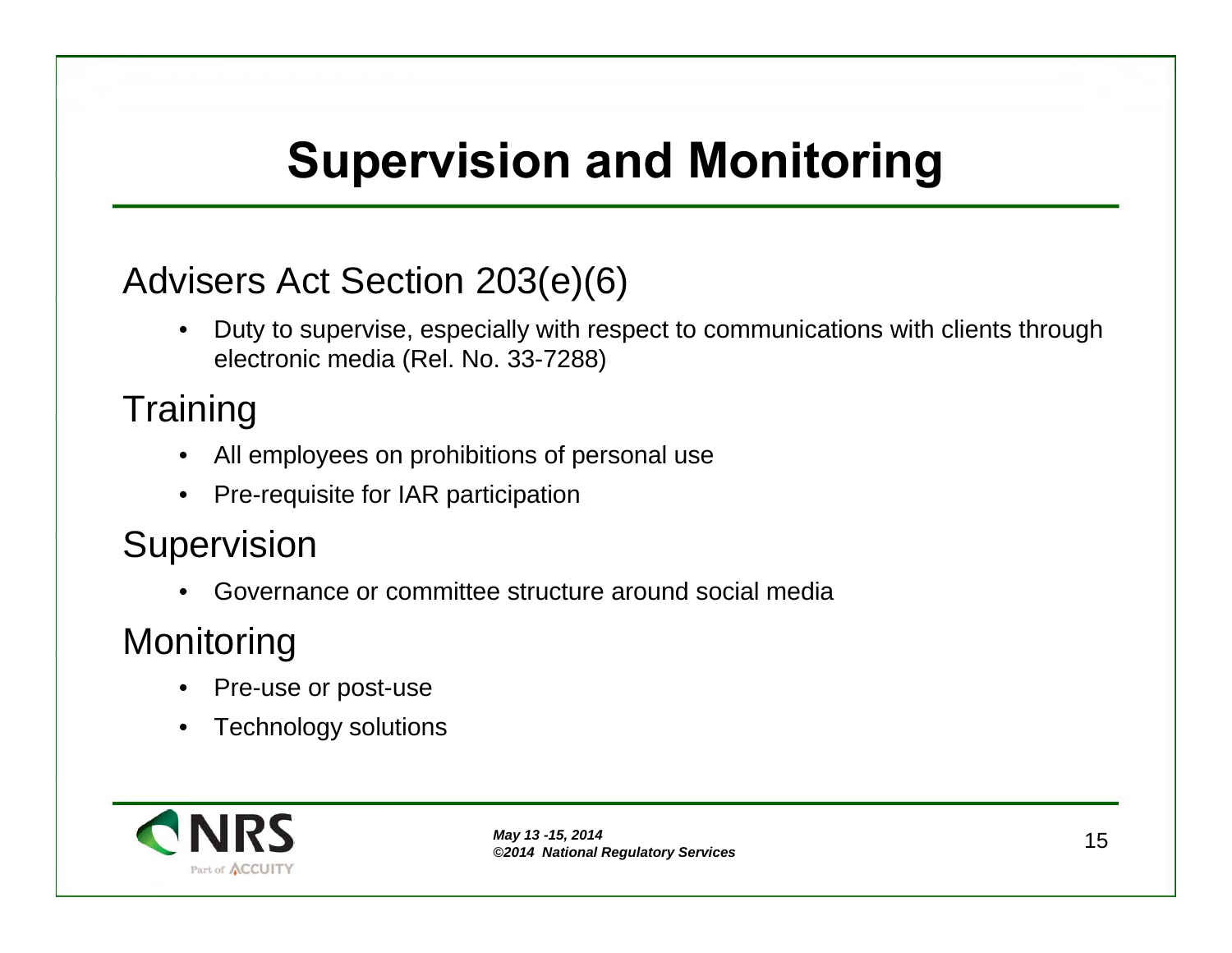# **Record keeping Requirements**

### Advisers Act Rule 204-2(a)

- Rule 204-2(a)(7). All written communications sent or received by the adviser relating to recommendations and advice, handling of funds and securities and transactions
- Rule 204-2(a)(11). A copy of each communication that the adviser circulates or distributes, directly or indirectly, to <sup>10</sup> or more persons

## Record retention

- •Framework to collect, archive and retrieve social media communications
- •Technology vendors

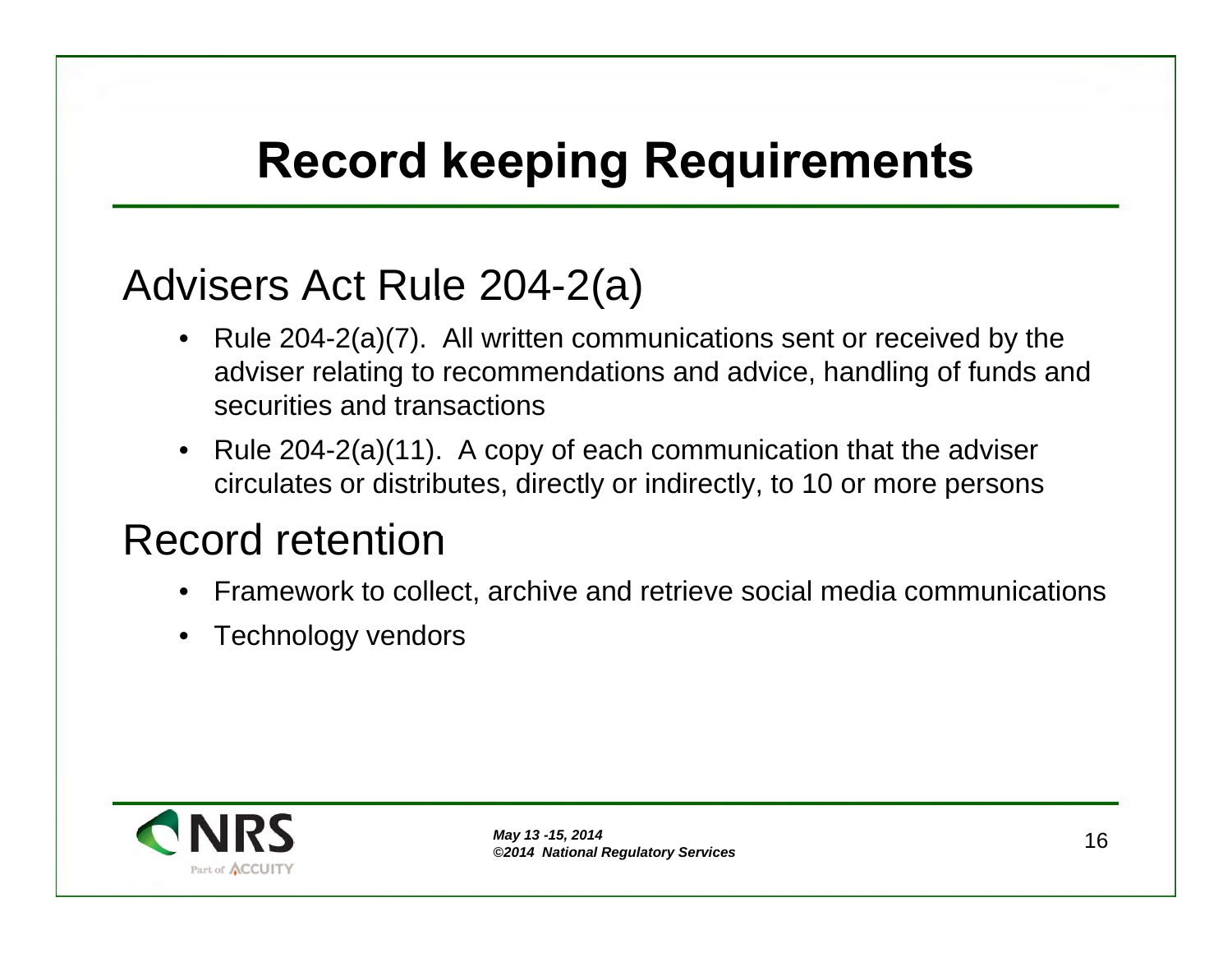### **Regulatory Considerations – B roker-Dea lers**

#### **F IN RA Reg ula toryN otice10-06**

- • Communication via the Internet, including social networks, is the same as in-person or written communication
- • Static postings on publicly available web sites are considered advertisements
- • Participation in forums such as chat rooms, online seminars, and other such interactive electronic forums is considered <sup>a</sup> public appearance (as defined in NASD Rule 2210)

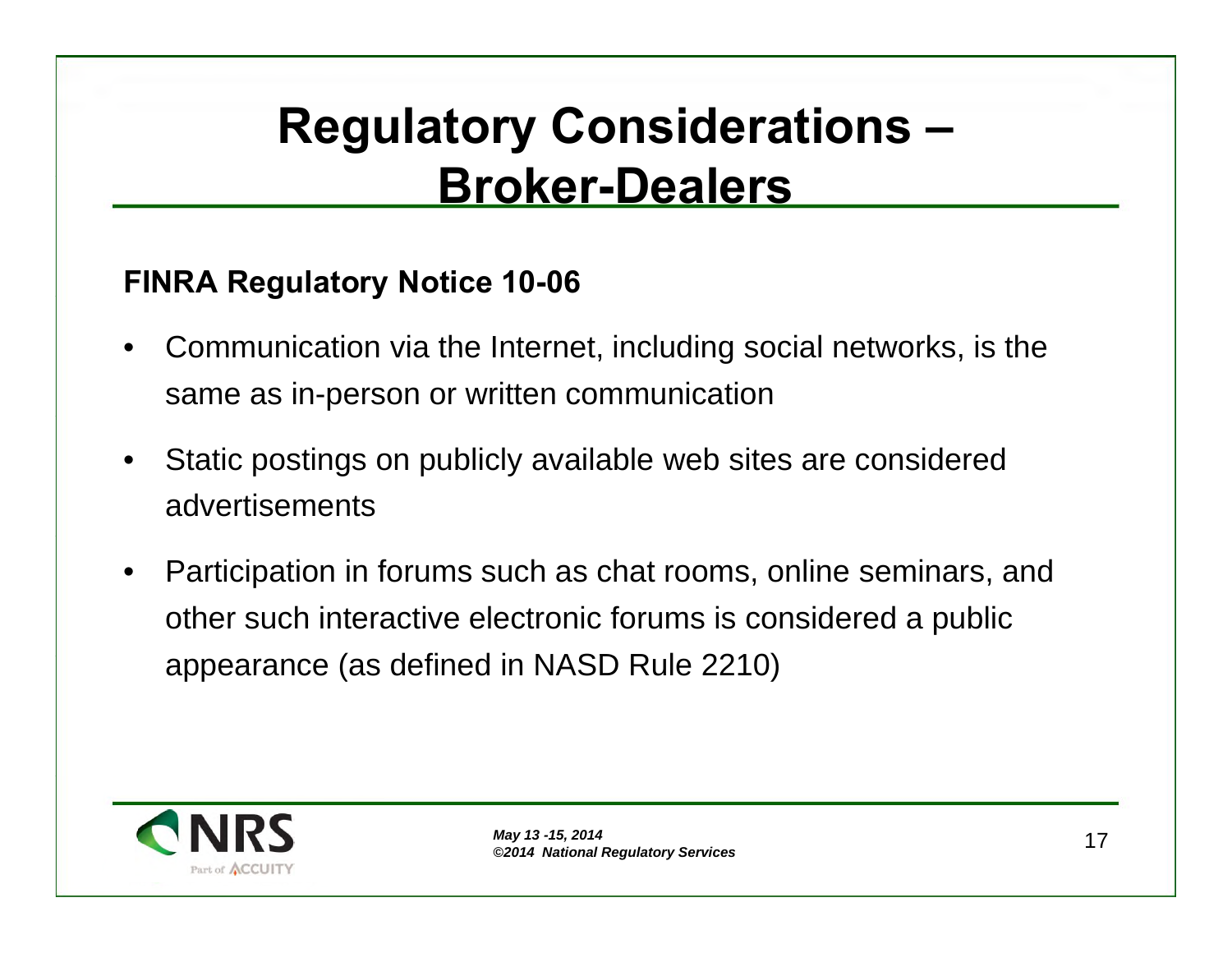### **Regulatory Considerations – B roker-Dea lers**

#### **F IN RA Reg ula toryN otice11-39**

- •• Social media business communications where rule Rule 17a-4(b) under the Securities Exchange Act of <sup>1934</sup> (SEA) applies, requires broker-dealers to preserve certain records for <sup>a</sup> period of not less than three years, the first two in an easily accessible place.
- $\bullet$ • Under NASD Rule 3010, a registered principal must review prior to use any social<br>mandia site that an accessited names intends to exall what a hydinese numerous media site that an associated person intends to employ for <sup>a</sup> business purpose.
- $\bullet$ • Firms may not establish links to any 3rd party sites that the firm knows contains false<br>examicleoding information or misleading information.
- $\bullet$  Firms must develop policies and procedures that include training regarding the difference between business and non-business communications
- $\bullet$ • A firm must be able to retain, retrieve, and supervise business communications<br>Federalises of whather they are conducted from a device ewned by the firm at h regardless of whether they are conducted from a device owned by the firm or by the<br>eseccioted person associated person.

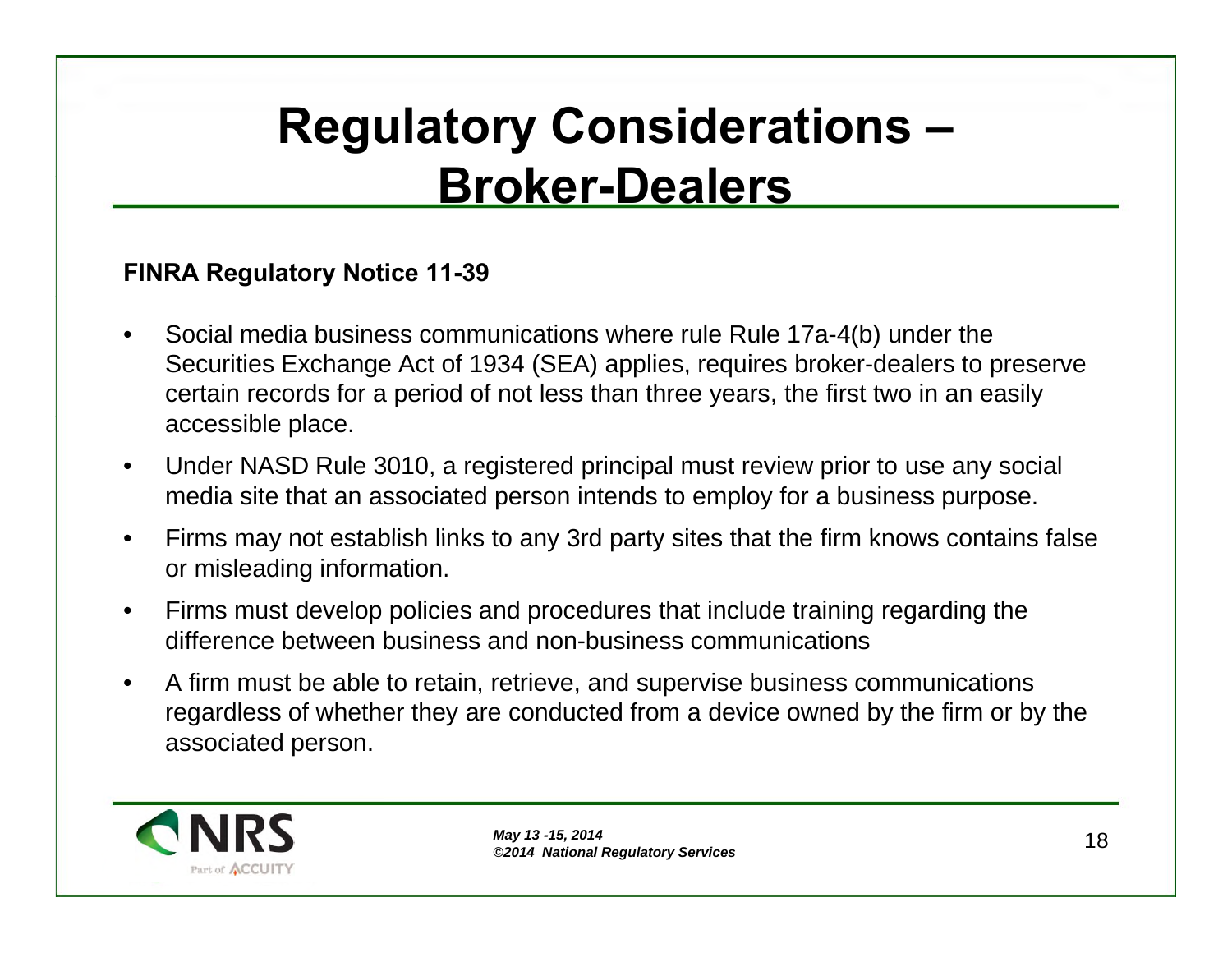# **Other Legal Considerations**

- •• Liability for Third-party Content
	- Third-party posts are generally not considered to be firm communications<br>■ Entanglement has the firm involved itself in the preparation of the content
		- Entanglement has the firm involved itself in the preparation of the content
		- Adoption has the firm explicitly or implicitly endorsed or approved the content<br>dange are bunarlialed
	- Guidance on hyperlinks
	- Objective procedures for reviewing and deleting third-party posts
- • Employee Rights Under NLRA Section <sup>7</sup>
	- Section <sup>7</sup> of the National Labor Relations Act (NLRA) gives employees the right to discuss their pay and working conditions, and prohibits employers from disciplining or terminating<br>employees for exercising such right employees for exercising such right.
	- $\checkmark$ This provision applies to nonunionized employees as well.
- •• State laws prohibiting employers from demanding that current or<br>connective employees provide their personal user person or per prospective employees provide their personal user names or password to social media sites.
	- Creates tension between regulatory obligations and state privacy obligations
	- NASSA request to include regulatory carve outs where social media accounts are used for business purposes

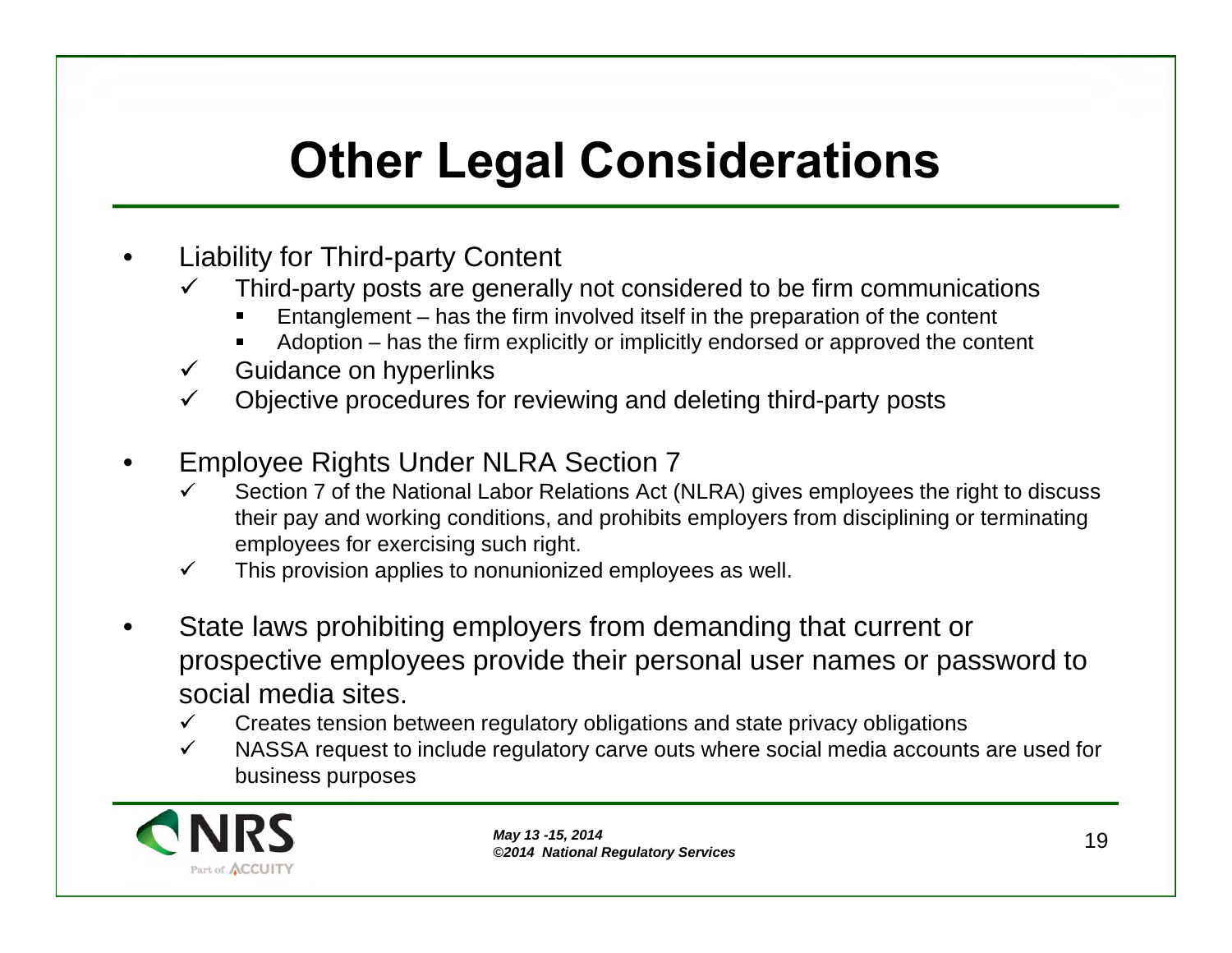## **A g enda**

- •• Social Media Basics
	- What is Social Media? $\checkmark$
	- Why do people care about it?  $\checkmark$
	- $\checkmark$ How are firms using it?
- •• Regulatory Landscape
	- Regulatory Guidance $\checkmark$
	- $\checkmark$ IA and BD Regulatory Considerations
	- $\checkmark$ Other Legal Considerations
- •**• Implementing a Social Media Compliance Program** 
	- $\checkmark$ Policies and Procedures
	- Training and Education  $\checkmark$
	- $\checkmark$ Monitoring and Testing

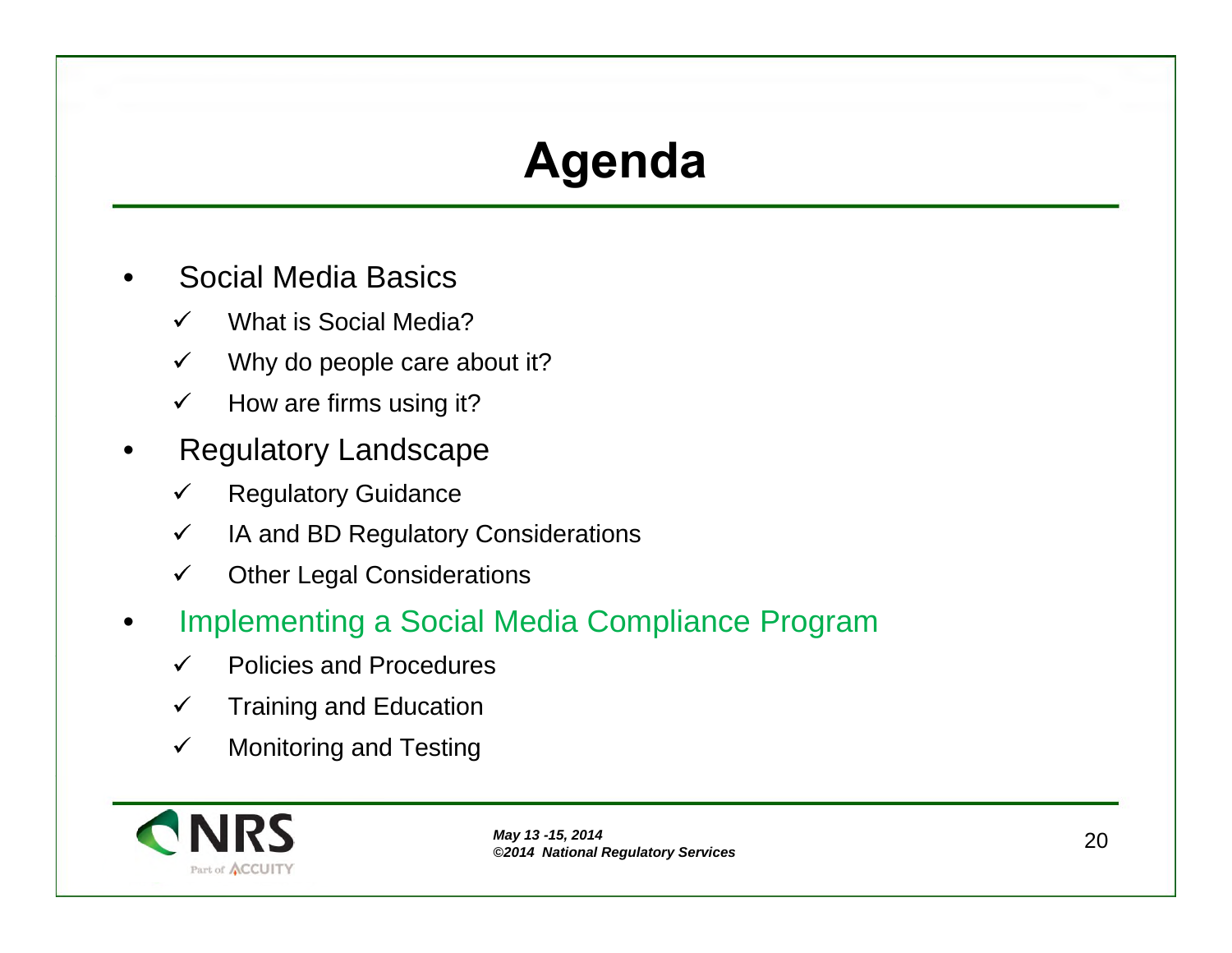# **P oliciesa ndP rocedures <sup>K</sup> eyQ uestions**

- •● What sites are you going to allow? **Note: Prohibit ≠ Prevent**
- •• Business or personal?
- •Who is going to be reviewing/approving?
- $\bullet$ • How are you going to monitor/test?
- •• How are you going to maintain records?
- • Are you going to allow employees to use social media for business purposes?
	- $\checkmark$ Increased time commitment for compliance
	- $\checkmark$ Potential gap in capturing client communication
	- $\checkmark$ Reputation risk and potential HR issues
	- $\checkmark$ Comment settings
	- **Productivity**  $\checkmark$
- •Useful policy samples: http://socialmediagovernance.com/policies.php

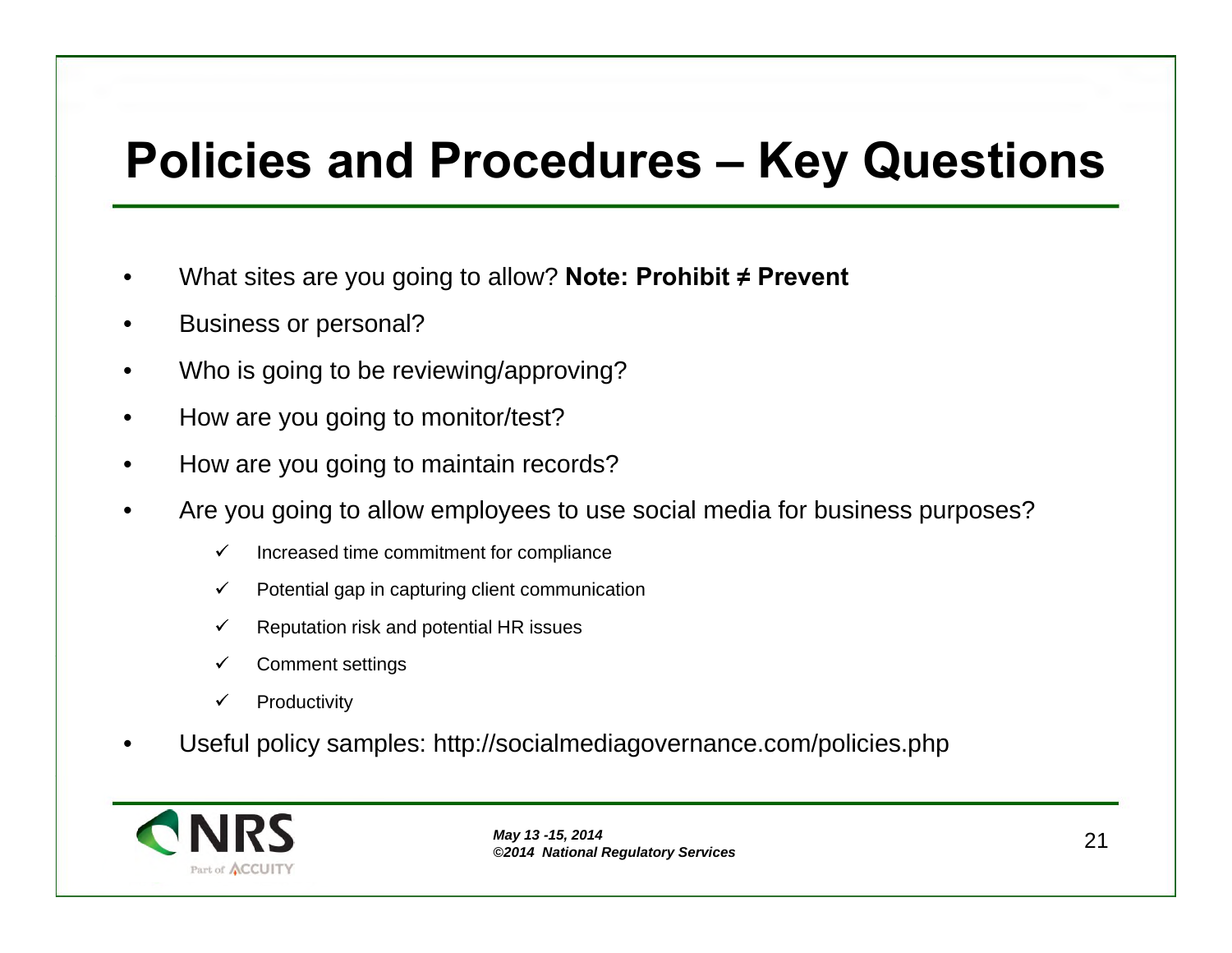## **Business vs. Personal Use**

- •• Only permit authorized people to "speak" on behalf of the firm
- Require that social media communications flow through •firm-sponsored sites
- •• Generally prohibit employees from using personal social<br>networking sites for business purposes networking sites for business purposes
	- Except for "business card" information
	- Except that firms increasingly are permitting RR/IARs to establish an account with <sup>a</sup> social networking site (LinkedIn) for business purposes, subject to appropriate controls

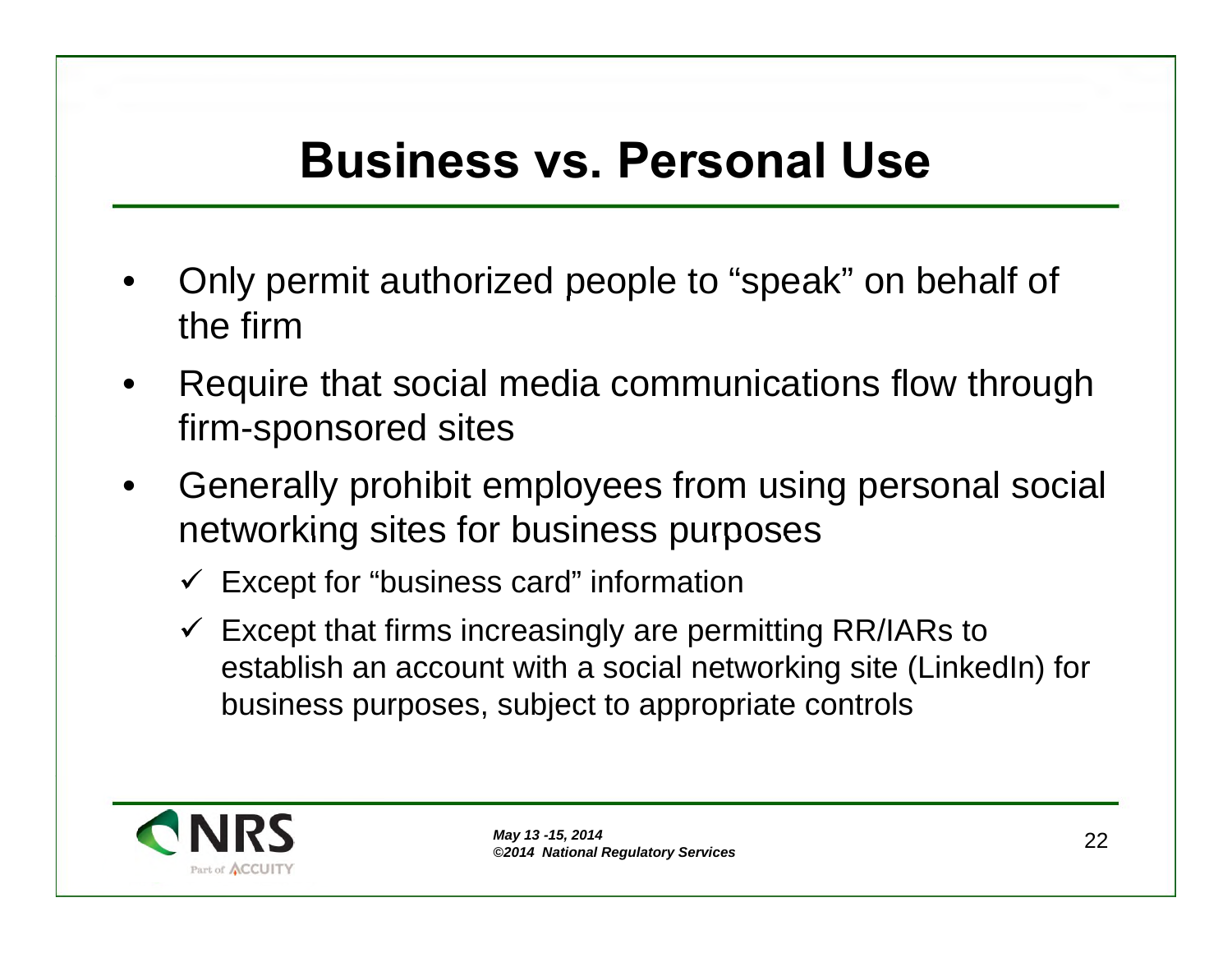## **Policies and Procedures**

- 1.
- 2.. The definition of "social networking"
- 3.. Identifying oneself (or identifiable as) as an employee of the company
- 4.Recommending others
- 5.Referring to clients, customers, or<br>partners
- A clear company philosophy and all the Proprietary or confidential<br>information iinformation
	- 7.. Terms of service
	- 8.Copyright and other legal issues
	- 9.. Productivity impact
	- 10.Disciplinary action

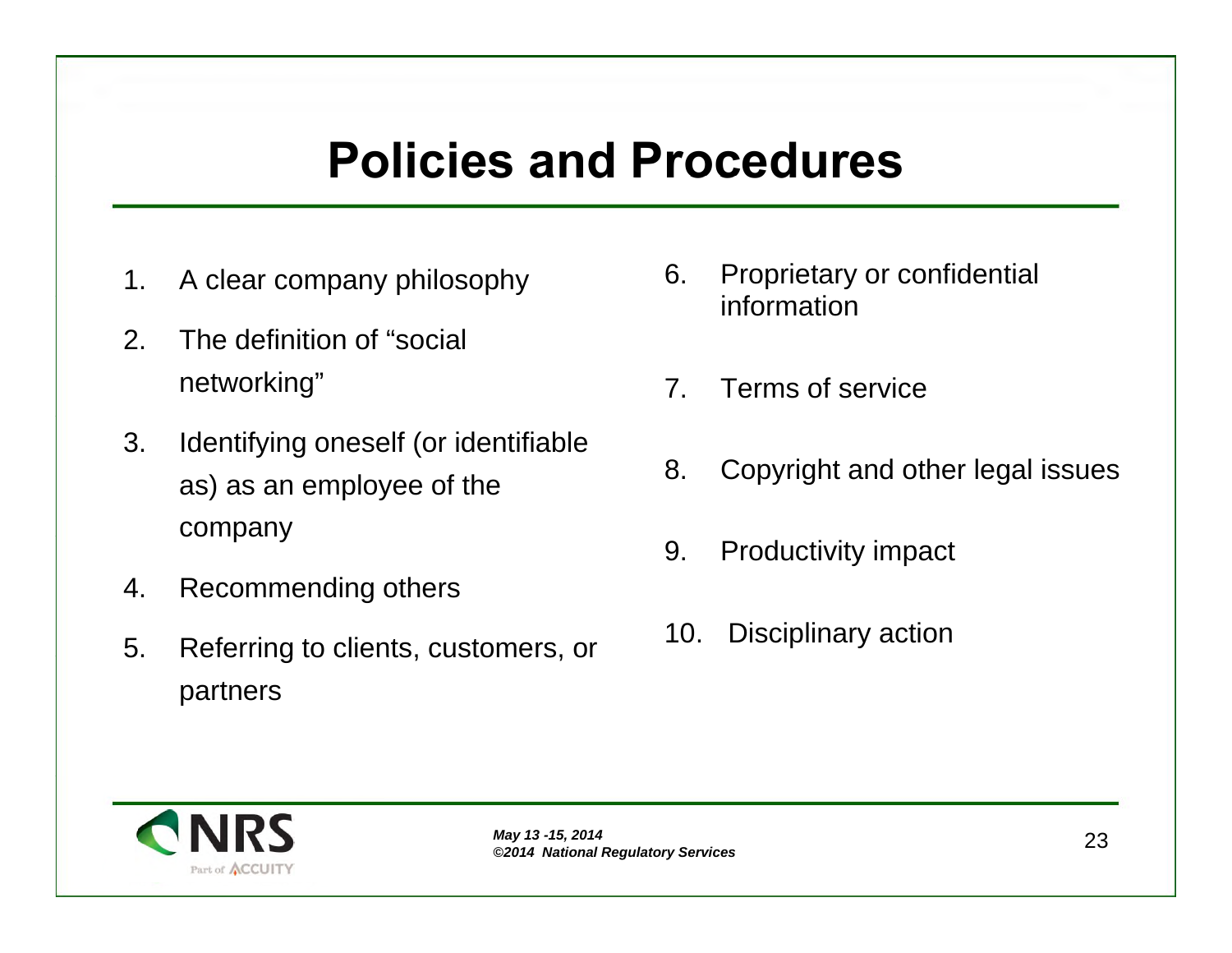## **Tra ining <sup>a</sup> ndEduca tion**

- • Once your policy is in place, you need to make sure your employees understand it.
- $\bullet$ This is <sup>a</sup> complex topic so there will be lots of questions.
- $\bullet$  Use training as another tool to get more information on possible usage of social media.
	- It is likely that employees may think of usage you didn't knowwas possible.
	- They can help you keep on top of changes.
	- Make sure you have an "open door" policy so that they feel  $\blacksquare$ comfortable bringing up new questions on an on-going basis.
- • Education should be <sup>a</sup> continual process as social media are <sup>a</sup> constantly moving landscape.

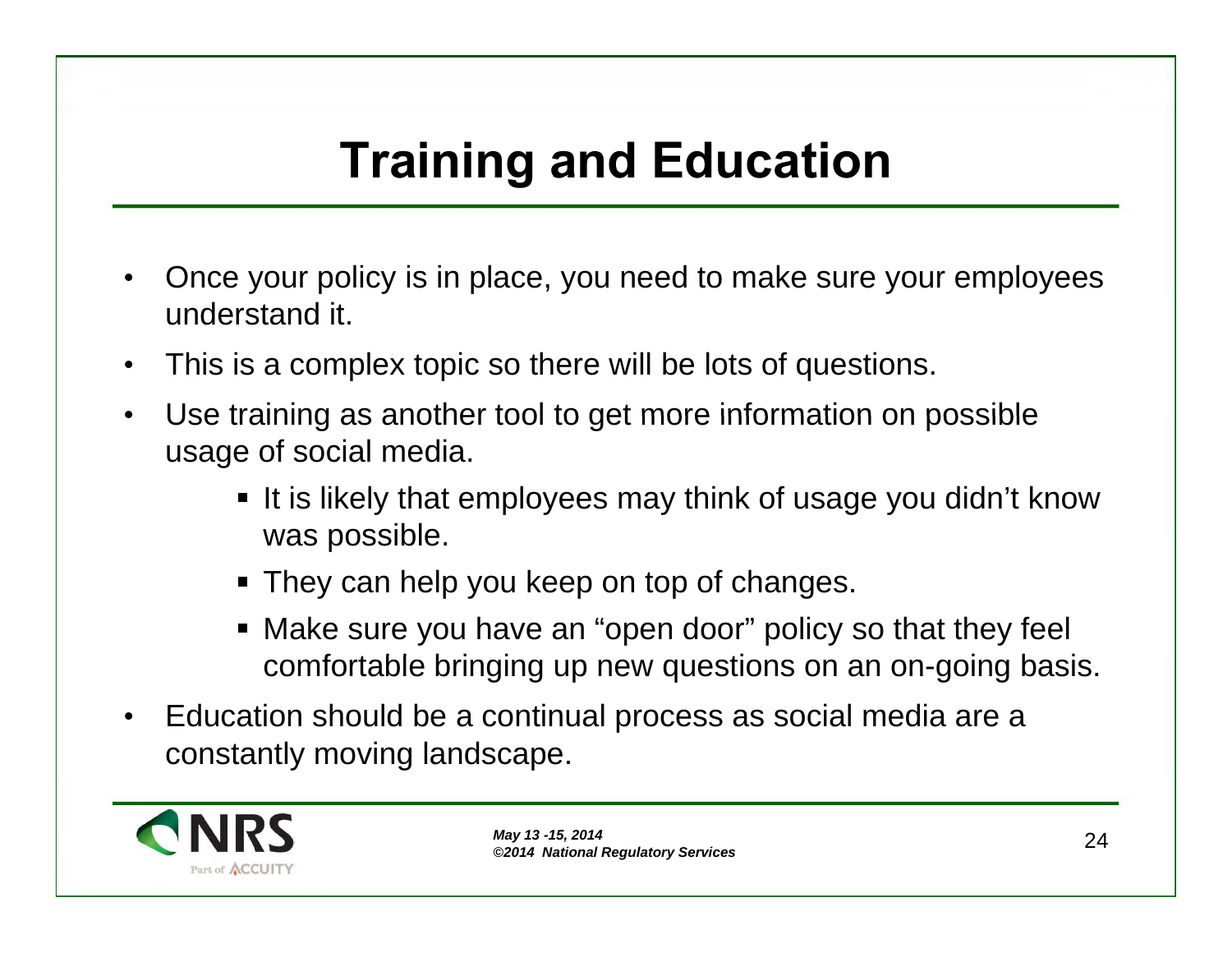# **Monitoring the General Conversation**

- • Conversations are being had about you, whether you participate in social networking or not.
- •"Tell 2 Friends Factor" –
	- In the past, if someone wanted to tell their friends about you (for good or bad) they probably talked to anywhere from 1-10 people on average
	- The "average" user on Facebook currently has <sup>137</sup> friends. And, depending on their privacy settings and the settings of all their friends, the worst case scenario has one comment being viewed by nearly 17,000 people. And that is presuming that no one passes it along.
	- Anecdotally, an interesting experiment was conducted by <sup>a</sup> gentleman named Blair Joss. With <sup>a</sup> network of <sup>403</sup> connections on LinkedIn, Joss posed the question of whether people actually read LinkedIn Status Updates. Within <sup>3</sup> days, over <sup>350</sup> people had commented on his status update and over 1,700 people said they "liked" his update.
- •• Going Viral – Because of the number of connections people have and the ease of passing messages along, conversations can reach millions of people in <sup>a</sup> very short time.